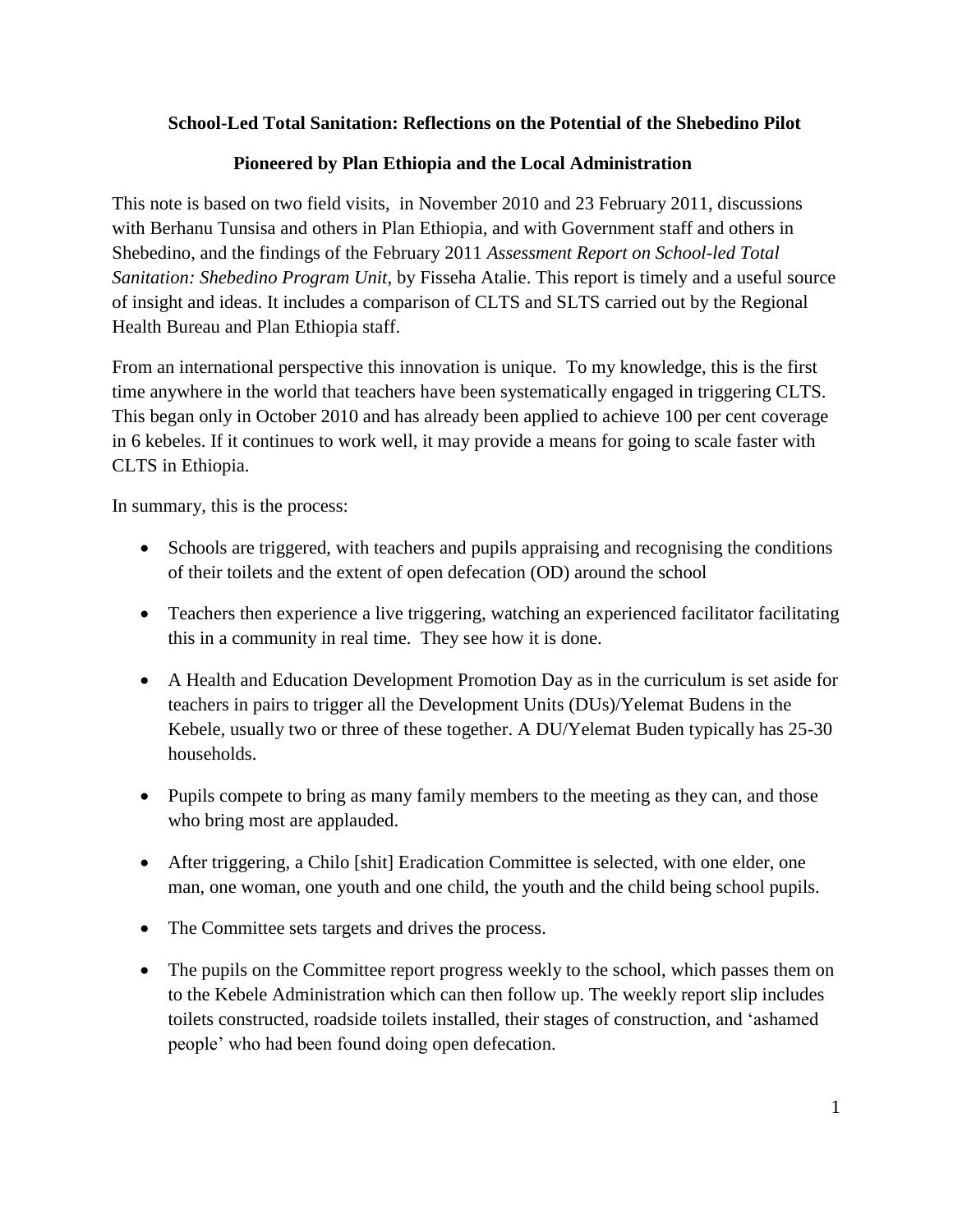The system has many strengths. It overcomes some common problems of CLTS by

- Triggering small face-to-face communities where consensus and commitment are easier
- Bringing more people to the triggering meeting
- Triggering an entire Kebele in a day
- Reducing the demand for triggering on Woreda CLTS staff
- A sanitation game played by children/pupils which internalises and reinforces awareness and the practice of shouting 'Chilancho!' to anyone found doing open defecation to make them feel ashamed
- Stimulating active follow-up through the Chilo Eradication Committee and by encouraging competition between DUs and between pupils, reinforced by the weekly reporting
- Generating accurate (children tend to be honest) regular weekly data on progress enabling the Kebele Administrator, other Kebele administration members, Health Extension Workers and Natural Leaders to monitor progress and intervene with laggard communities. (The Administrator of Kocho Kebele told me that as a result he had gone to four DUs to speed them up).
- Through children, strengthening the links between school teaching on hygiene (for example hand washing) and community behaviour
- Intensifying follow-up after triggering through the Chilo Eradication Committee, Volunteer Community Health Workers, and children, driven with immediacy, urgency and incentives from the weekly reporting to the school and kebele administration.
- An unexpected benefit has been finding children who are not in school but should be, both drop-outs and those not yet enrolled. In one school visited this had led to 250 more pupils being recruited.

It is impressive how much has been achieved in a very short time. The February 2011 Assessment Report found that all teachers from the six schools involved 'viewed their participation in SLTS as encouraging and attractive, and thus, their view on SLTS was 'very good''. Comparing SLTS and CLTS, it was found that SLTS in Malga District performed better than CLTS in Aleta Wondo District.

However, issues needing to be addressed include: